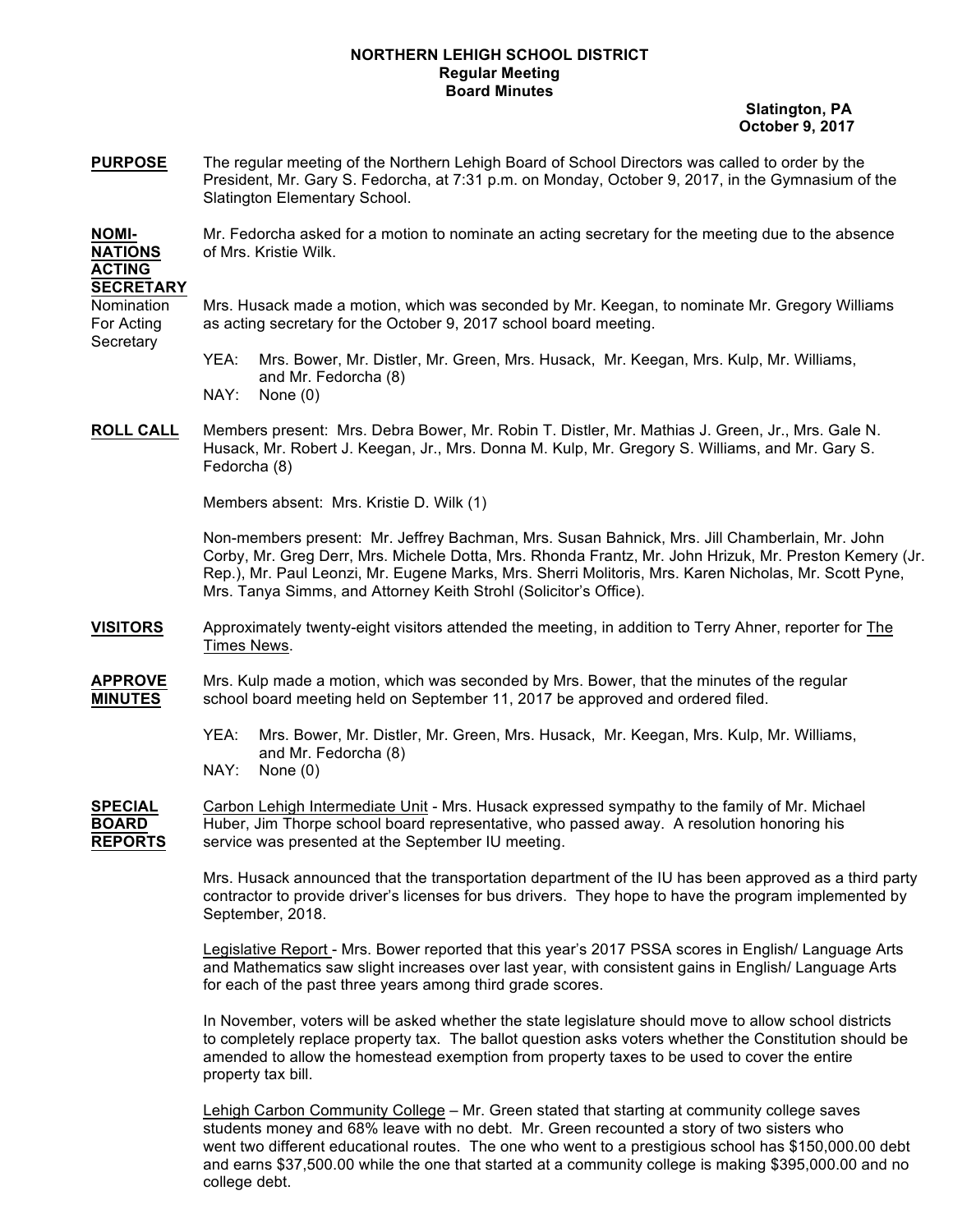## **SPECIAL** Committee Reports and/or Meetings **BOARD**

**REPORTS** Minutes of the Technology/Buildings & Grounds Committee Meeting held on October 4, 2017, were **(cont.)** distributed.

Minutes of the Finance Committee Meeting held on October 4, 2017, were distributed.

Student Representatives to the Board Report –Mr. Preston Kemery distributed the written student representative report and verbally reported on its contents.

Solicitor's Report – Attorney Strohl reported that as a result of Act 73 of 2013, which adopted the Revised Uniform Law on Notarial Acts, states that any person administering an oath is deemed to be acting as a notarial officer performing a notarial act, even if not a commissioned notary public. Section 402 of the school code allows the temporary president at a reorganizational meeting to administer the oath of office to school directors who have not already been sworn. Also, PSBA has provided the new oath certificate to be utilized going forward.

Business Manager's Report – Mrs. Molitoris reported that state democrats and republicans are fighting over how to fund the revenue side of the budget. They are on recess until October 16, 2017. To date, we are receiving all of our state subsidies. The governor has stated that he does not want any new revenue package to hurt education.

Superintendent's Report – Mr. Corby thanked everyone for coming out tonight. The change in venue was to comfortably accommodate everyone. Mr. Corby thanked everyone who helped with getting the gym ready for tonight's meeting as well as the reception. Next month we will recognize Mr. Williams for his years of service to the board as he will be leaving the board effective December 4, 2017. Mr. Green and Mr. Fedorcha will be recognized for their years of service in January during board recognition month. Mr. Corby reported that we have offered retirees the choice of the traditional apple paperweight or the cost of the apple can be donated to either the Slatington Public Library or the Northern Lehigh Education Foundation. This year, Mrs. Kathy Walter requested the apple paperweight. Mrs. Babette Guss and Mrs. Catherine Grega requested their donation be made to the Slatington Public Library. Mrs. Kris Ahner and Mrs. Deborah Geiger requested their donation be made to the Northern Lehigh Education Foundation. Mr. Michael Michaels ask that his donation be split equally between each group.

Mr. Fedorcha reported that an executive session was held prior to tonight's meeting to discuss personnel issues.

Mr. Fedorcha announced that before accepting a motion for personnel items, the board is accepting the retirement resignation of Mrs. Karen Nicholas with regrets. Mrs. Nicholas will be recognized in December.

- **PERSONNEL** Mr. Distler made a motion, which was seconded by Mrs. Kulp that the Board of Education approves the following personnel items:
- Retirement With regret, accept the retirement resignation of Karen A. Nicholas from her position as Assistant Resignation Superintendent of the Northern Lehigh School District, effective February 12, 2018. Mrs. Nicholas K. Nicholas will retire on February 12, 2018, after 18 years of service at Northern Lehigh School District. She requests that all applicable benefits to which she is entitled be granted upon the implementation of her retirement.

| Appointment   | Elizabeth Gustus-Hannon*                              | <b>Temporary Professional Employee</b>                |
|---------------|-------------------------------------------------------|-------------------------------------------------------|
| Instructional | Assignment:                                           | Senior High School Social Studies Teacher replacing   |
|               |                                                       | Jonathan DeFrain who resigned.                        |
|               | Salary:                                               | \$56,175.00 prorated (Step 1 Masters on the 2017-2018 |
|               |                                                       | <b>CBA Salary Schedule)</b>                           |
|               | Effective:                                            | September 28, 2017                                    |
|               | *Pending Verification of Missing Personnel File Items |                                                       |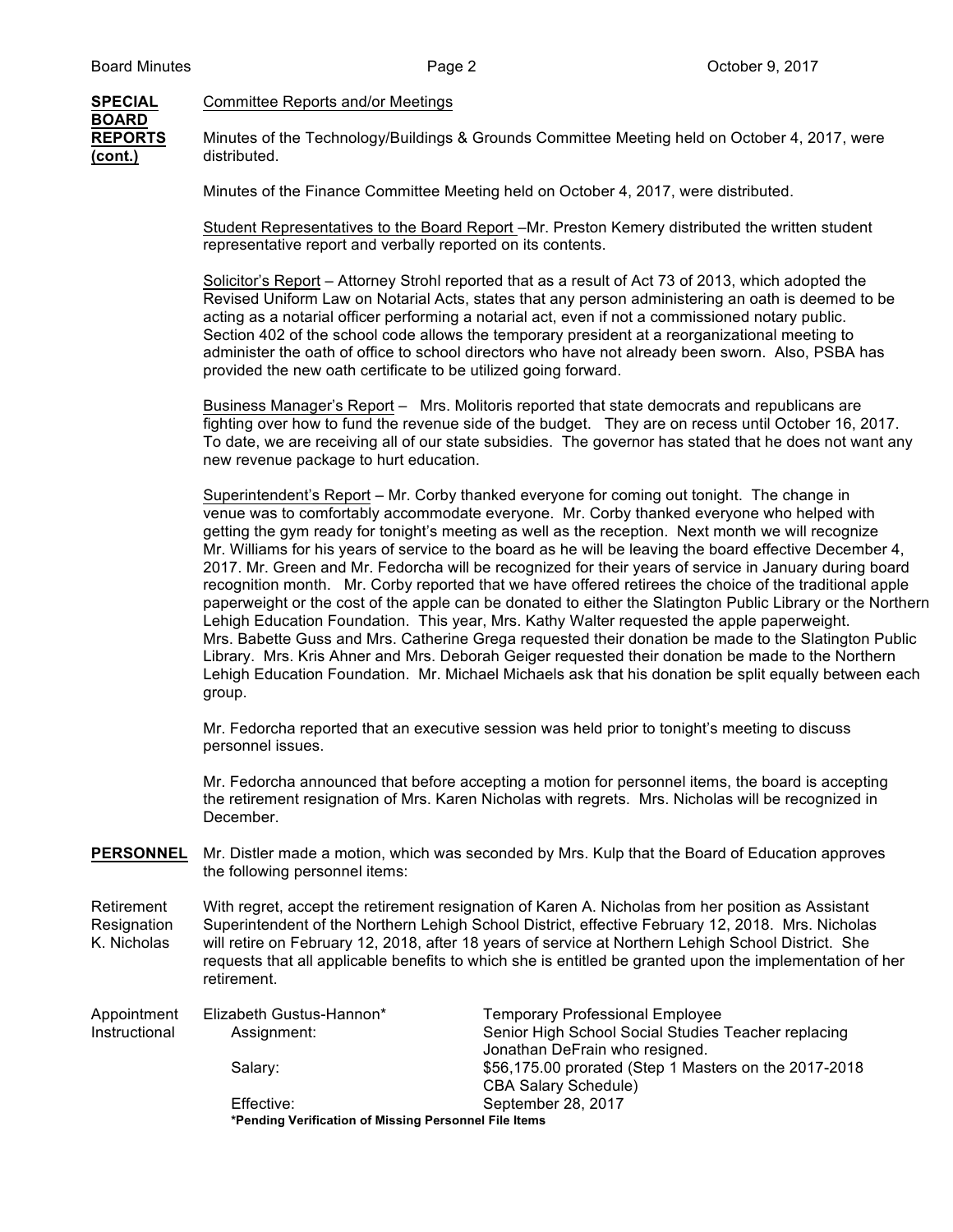| <b>PERSONNEL</b><br><u>(cont.)</u>                                     |                                                                                                                                                                                                                                                                                                                | <b>Thomas Battista</b><br>Assignment:<br>Salary:<br>Effective:<br><b>Termination Date:</b>                                                                                                                                                                                                                                            | <b>Temporary Vacancy Replacement</b><br>Senior High School Chemistry Teacher replacing an<br>employee who is on a leave of absence.<br>Substitute Teacher Rate Days 1-30; Day 31 and beyond<br>\$47,750.00 prorated (Step 1 Bachelors on the 2017-2018<br><b>CBA Salary Schedule)</b><br>August 24, 2017<br>Upon return of full time teacher |  |  |
|------------------------------------------------------------------------|----------------------------------------------------------------------------------------------------------------------------------------------------------------------------------------------------------------------------------------------------------------------------------------------------------------|---------------------------------------------------------------------------------------------------------------------------------------------------------------------------------------------------------------------------------------------------------------------------------------------------------------------------------------|----------------------------------------------------------------------------------------------------------------------------------------------------------------------------------------------------------------------------------------------------------------------------------------------------------------------------------------------|--|--|
| Permanent<br>Substitute<br>Teacher                                     |                                                                                                                                                                                                                                                                                                                | Approve the following individual as a District-Wide permanent substitute teacher for the 2017-<br>2018 school year. He will be paid a daily per diem rate of \$120 and will receive district health<br>benefits according to the Affordable Care Act regulations with co-payment amounts equivalent to<br>that of district personnel. |                                                                                                                                                                                                                                                                                                                                              |  |  |
| Raymond Ross*<br>*Pending Verification of Missing Personnel File Items |                                                                                                                                                                                                                                                                                                                |                                                                                                                                                                                                                                                                                                                                       |                                                                                                                                                                                                                                                                                                                                              |  |  |
| Appointment<br>Non-Instruct-<br>ional                                  |                                                                                                                                                                                                                                                                                                                | Patricia Utsch*<br>Assignment:<br>Salary:<br>Effective:<br>*Pending Verification of Missing Personnel File Items<br>*60 Day probationary period ending January 17, 2018                                                                                                                                                               | Senior High School Cook's Helper replacing Kimberly Ruland<br>who replaced Wendy Shirk who retired.<br>\$12.00 per hour Monday-Friday, 5 Hours Per Day up to<br>180 student days a school year plus additional cleaning days as<br>needed (2017-2021 Educational Support Personnel CBA)<br>October 10, 2017                                  |  |  |
| Asst. Director<br>Fall Play/<br>Musical                                | Approve John Andreadis* as Assistant Director for the Fall Play/Spring Musical for the NLHS<br>Student Theatre Group. Stipend for the Assistant Director will be \$500.00 and be paid out of<br>the General Fund High School Student Activities Fund.<br>*Pending Verification of Missing Personnel File Items |                                                                                                                                                                                                                                                                                                                                       |                                                                                                                                                                                                                                                                                                                                              |  |  |
| Leave                                                                  | Family Medical Approve the request of employee #1200 to take a Family Medical Leave of absence beginning<br>on September 20, 2017 until December 8, 2017. Employee is requesting to use accumulated<br>sick and vacation days while on his family medical leave.                                               |                                                                                                                                                                                                                                                                                                                                       |                                                                                                                                                                                                                                                                                                                                              |  |  |
| Substitute-<br>Instructional                                           | Approve the following substitute teacher for the 2017-2018 school year at the 2017-2018<br>substitute teacher rates as approved on the Supplementary Personnel Salary Schedule:                                                                                                                                |                                                                                                                                                                                                                                                                                                                                       |                                                                                                                                                                                                                                                                                                                                              |  |  |
|                                                                        |                                                                                                                                                                                                                                                                                                                | Jenna Martin - Elementary                                                                                                                                                                                                                                                                                                             |                                                                                                                                                                                                                                                                                                                                              |  |  |
| Non-Instruct-<br>ional<br>Aide                                         | Motion to renew the appointment of the following individual as substitute instructional aide for<br>the 2017-2018 school year at the 2017-2018 substitute rate as approved on the Supplementary<br>Personnel Salary Schedule:                                                                                  |                                                                                                                                                                                                                                                                                                                                       |                                                                                                                                                                                                                                                                                                                                              |  |  |
|                                                                        |                                                                                                                                                                                                                                                                                                                | Kelsey Follweiler                                                                                                                                                                                                                                                                                                                     |                                                                                                                                                                                                                                                                                                                                              |  |  |
| Custodians                                                             | Salary Schedule:                                                                                                                                                                                                                                                                                               |                                                                                                                                                                                                                                                                                                                                       | Motion to renew the appointment of the following individual as substitute custodians for the 2017-<br>2018 school year at the 2017-2018 substitute rate as approved on the Supplementary Personnel                                                                                                                                           |  |  |
|                                                                        |                                                                                                                                                                                                                                                                                                                | Ann Marie Belo                                                                                                                                                                                                                                                                                                                        | Eric Schaner                                                                                                                                                                                                                                                                                                                                 |  |  |
| Co-Curricular<br>Volunteers<br>2017-2018                               |                                                                                                                                                                                                                                                                                                                | <b>Katherine Farber</b>                                                                                                                                                                                                                                                                                                               | <b>Assistant Softball Coach</b>                                                                                                                                                                                                                                                                                                              |  |  |
|                                                                        | YEA:<br>NAY:                                                                                                                                                                                                                                                                                                   | and Mr. Fedorcha (8)<br>None $(0)$                                                                                                                                                                                                                                                                                                    | Mrs. Bower, Mr. Distler, Mr. Green, Mrs. Husack, Mr. Keegan, Mrs. Kulp, Mr. Williams,                                                                                                                                                                                                                                                        |  |  |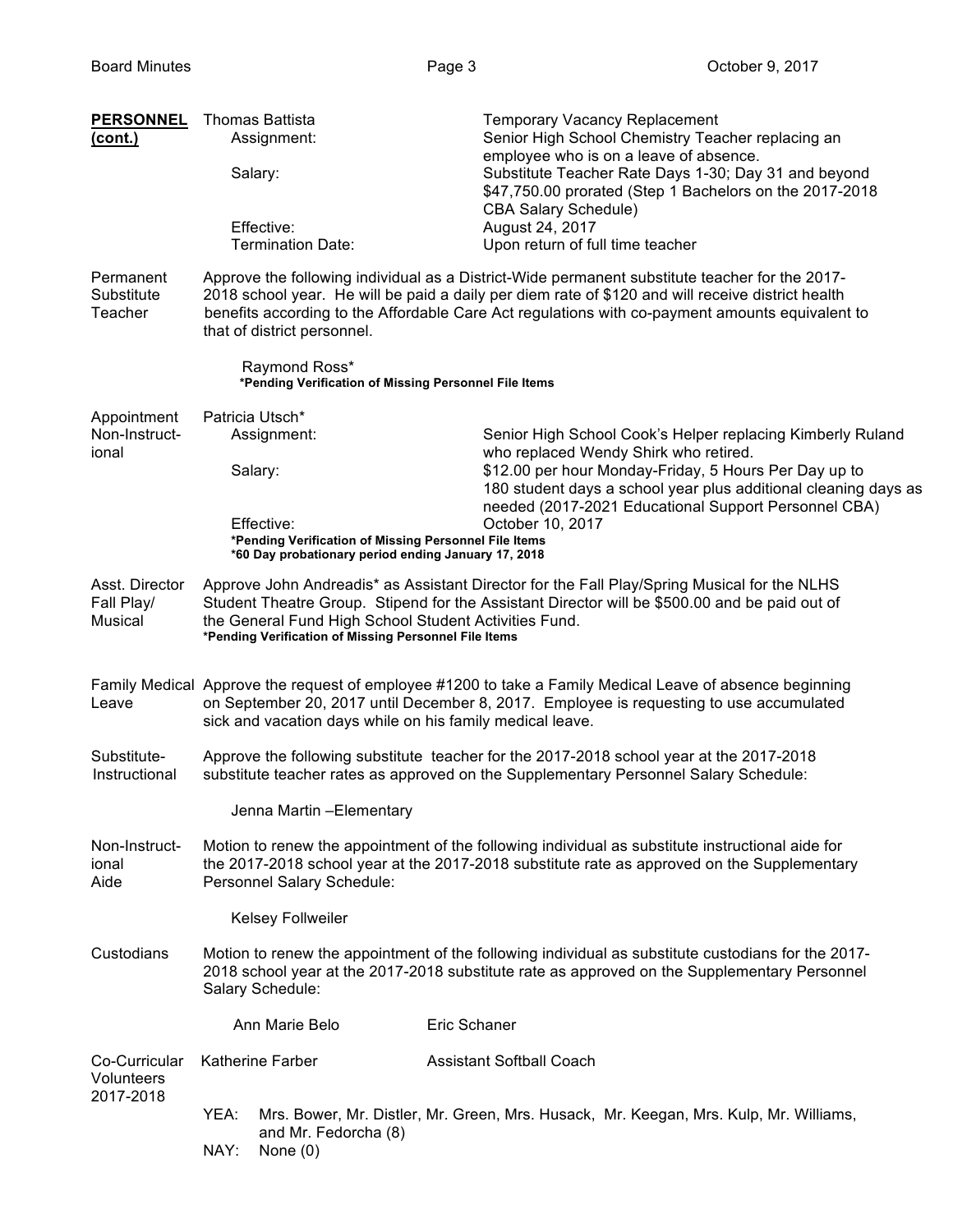2017-2018

| <b>CONFER-</b><br><b>ENCES</b>                            | Mr. Williams made a motion, which was seconded by Mr. Distler, that the Board of Education<br>approves the following conferences:                                                                                           |                                                                                       |                                                                                                                                                                                             |                                                                                                    |  |
|-----------------------------------------------------------|-----------------------------------------------------------------------------------------------------------------------------------------------------------------------------------------------------------------------------|---------------------------------------------------------------------------------------|---------------------------------------------------------------------------------------------------------------------------------------------------------------------------------------------|----------------------------------------------------------------------------------------------------|--|
|                                                           | Jamie Farber - A/CAPA Fall Workshop - November 1-3, 2017 - Hershey, PA - Registration:<br>\$295.00, Lodging: \$306.00, Meals: \$25.00 - Total Approximate Cost: \$626.00 - Funding: Business<br>Office Budget               |                                                                                       |                                                                                                                                                                                             |                                                                                                    |  |
|                                                           | Rhonda Frantz - A/CAPA Fall Workshop - November 1-3, 2017 - Hershey, PA -                                                                                                                                                   |                                                                                       |                                                                                                                                                                                             |                                                                                                    |  |
| Registration:                                             | \$295.00, Lodging: \$306.00, Meals: \$25.00, Travel: \$81.00 - Total Approximate Cost: \$707.00 -<br>Funding: Business Office Budget                                                                                        |                                                                                       |                                                                                                                                                                                             |                                                                                                    |  |
|                                                           | Budget.                                                                                                                                                                                                                     |                                                                                       | Scott Gerould - PSAHPERD State Convention - November 16-17, 2017 - Valley Forge, PA -<br>Registration: 145.00, Lodging: \$132.00, - Total Approximate Cost: \$277.00 - Funding: High School |                                                                                                    |  |
|                                                           | YEA:<br>NAY:                                                                                                                                                                                                                | and Mr. Fedorcha (8)<br>None $(0)$                                                    | Mrs. Bower, Mr. Distler, Mr. Green, Mrs. Husack, Mr. Keegan, Mrs. Kulp, Mr. Williams,                                                                                                       |                                                                                                    |  |
| <b>POLICY</b>                                             |                                                                                                                                                                                                                             | approves the following policy items:                                                  | Mr. Williams made a motion, which was seconded by Mr. Keegan, that the Board of Education                                                                                                   |                                                                                                    |  |
| <b>Board Policy</b><br>Second<br>Reading                  | Approve school board policy #011 - Local Board Procedures - Board of Governance Standards/Code<br>of Conduct, as presented after second reading.                                                                            |                                                                                       |                                                                                                                                                                                             |                                                                                                    |  |
|                                                           | reading.                                                                                                                                                                                                                    |                                                                                       |                                                                                                                                                                                             | Approve school board policy #123 - Programs - Interscholastic Athletics, as presented after second |  |
|                                                           | Approve school board policy #801 - Operations - Public Records, as presented after second<br>reading.                                                                                                                       |                                                                                       |                                                                                                                                                                                             |                                                                                                    |  |
|                                                           | YEA:<br>NAY:                                                                                                                                                                                                                | and Mr. Fedorcha (8)<br>None $(0)$                                                    | Mrs. Bower, Mr. Distler, Mr. Green, Mrs. Husack, Mr. Keegan, Mrs. Kulp, Mr. Williams,                                                                                                       |                                                                                                    |  |
| <b>CURRIC-</b><br><b>ULUM AND</b><br><b>INSTRUC-</b>      | Mrs. Kulp made a motion, which was seconded by Mr. Green, that the Board of Education<br>approves the following curriculum and instruction item:                                                                            |                                                                                       |                                                                                                                                                                                             |                                                                                                    |  |
| <b>TION</b><br>Induction<br>Program                       | Approve the following teacher as a helping teacher in the Northern Lehigh School District<br>Induction Program for the 2017-2018 school year:                                                                               |                                                                                       |                                                                                                                                                                                             |                                                                                                    |  |
|                                                           |                                                                                                                                                                                                                             | <b>Helping Teacher</b>                                                                | Inductee                                                                                                                                                                                    | Stipend                                                                                            |  |
|                                                           |                                                                                                                                                                                                                             | Nicholas Sander                                                                       | Elizabeth Gustus-Hannon                                                                                                                                                                     | \$800.00                                                                                           |  |
|                                                           | YEA:                                                                                                                                                                                                                        | Mrs. Bower, Mr. Distler, Mr. Green, Mrs. Husack, Mr. Keegan, Mrs. Kulp, Mr. Williams, |                                                                                                                                                                                             |                                                                                                    |  |
|                                                           | NAY:                                                                                                                                                                                                                        | and Mr. Fedorcha (8)<br>None $(0)$                                                    |                                                                                                                                                                                             |                                                                                                    |  |
| <b>NEW</b><br><b>BUSINESS</b><br><b>District</b><br>Goals | Mr. Williams made a motion, which was seconded by Mr. Keegan, that the Board of Education<br>approves the following new business items:<br>Approve the Northern Lehigh School District Goals for the 2017-2018 school year. |                                                                                       |                                                                                                                                                                                             |                                                                                                    |  |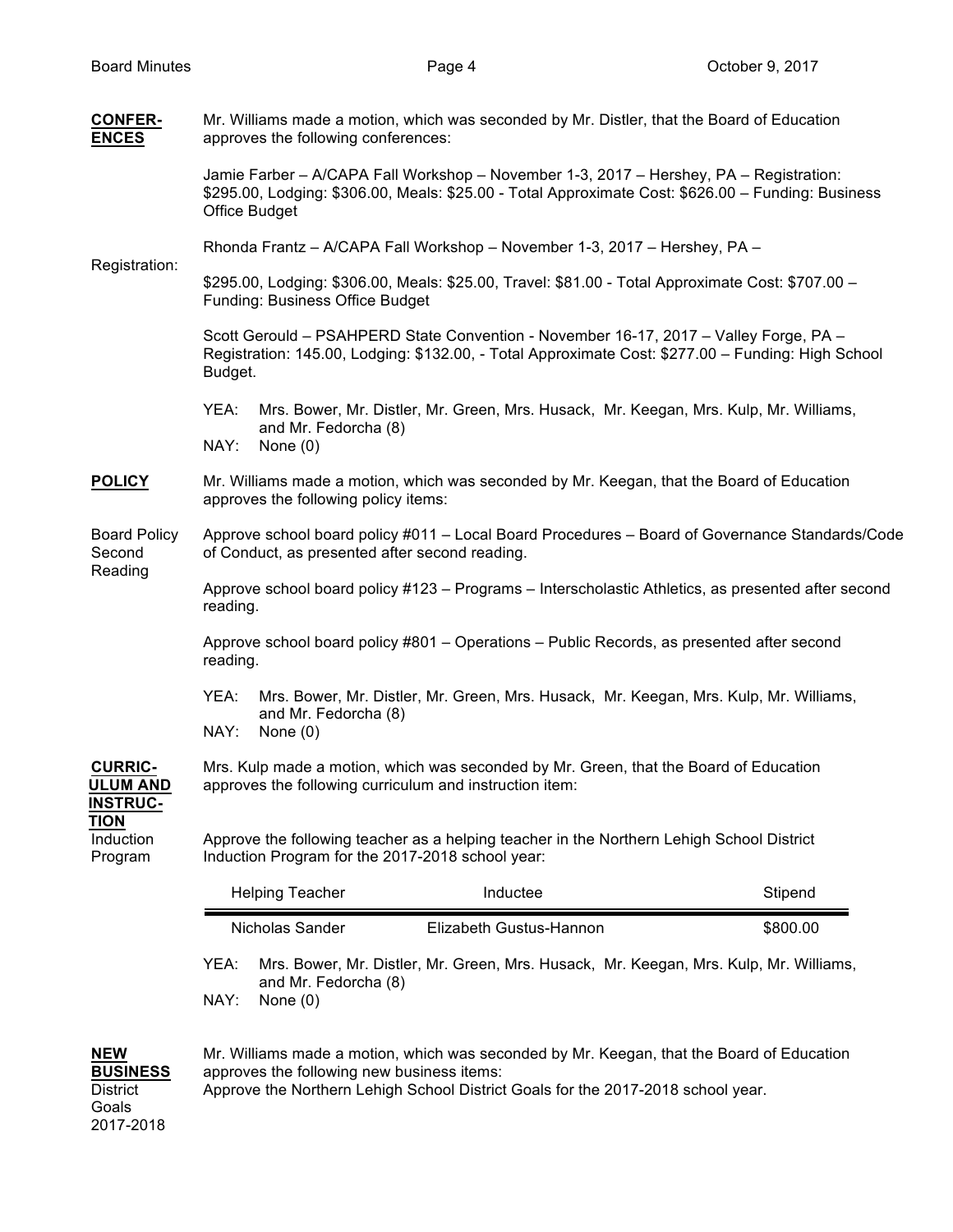| <b>NEW</b><br><b>BUSINESS</b>                                                                                 | Approve the new agreement between the Northern Lehigh School District and Mrs. Donna Marks,<br>Food Service<br>Assistant to the Food Service Director, per the terms and conditions therein                                                                                                                                                                                         |  |  |  |
|---------------------------------------------------------------------------------------------------------------|-------------------------------------------------------------------------------------------------------------------------------------------------------------------------------------------------------------------------------------------------------------------------------------------------------------------------------------------------------------------------------------|--|--|--|
| <u>(cont.)</u><br>Asst. to the<br><b>Food Services</b>                                                        | YEA:<br>Mrs. Bower, Mr. Distler, Mr. Green, Mrs. Husack, Mr. Keegan, Mrs. Kulp, Mr. Williams,<br>and Mr. Fedorcha (8)                                                                                                                                                                                                                                                               |  |  |  |
| Director<br>Agreement                                                                                         | NAY:<br>None $(0)$                                                                                                                                                                                                                                                                                                                                                                  |  |  |  |
| 2017-2021                                                                                                     | Mrs. Kulp thanked Mr. Corby for the district goals and she is excited for what is planned going forward.<br>Mr. Corby credited the administrative staff. Mr. Fedorcha complimented the administrative staff on<br>their achievable goals.                                                                                                                                           |  |  |  |
| <b>NEW</b><br><b>BUSINESS</b><br><u>(cont.)</u><br>Election of<br>Superinten-<br>dent<br>M. Link<br>2018-2021 | Mr. Keegan made a motion, which was seconded by Mrs. Husack, that the Board of Education<br>approves the following new business item:                                                                                                                                                                                                                                               |  |  |  |
|                                                                                                               | Appoint Matthew J. Link as Superintendent of the Northern Lehigh School District, for a term<br>beginning on January 1, 2018, and ending on June 30, 2021, pursuant to the terms of the<br>superintendent employment agreement (The Agreement), and in accordance with the school<br>code, and further, that the board president and secretary be authorized to sign the agreement. |  |  |  |
|                                                                                                               | Roll call.<br>YEA:<br>Mrs. Bower, Mr. Distler, Mr. Green, Mrs. Husack, Mr. Keegan, Mrs. Kulp, Mr. Williams,<br>and Mr. Fedorcha (8)<br>NAY:<br>None $(0)$<br>Motion carried.                                                                                                                                                                                                        |  |  |  |
|                                                                                                               | Mr. Link thanked everyone who participated in the search process and expressed his excitement in<br>meeting all of the students and the staff. Mr. Link introduced his wife and children.                                                                                                                                                                                           |  |  |  |
| <b>FINANCIAL</b>                                                                                              | Mr. Keegan made a motion, which was seconded by Mrs. Husack, that the Board of Education approves<br>the following financial items:                                                                                                                                                                                                                                                 |  |  |  |
| Financial<br>Reports                                                                                          | Approve the following financial reports:<br>General Fund Account months of June, July, August, 2017<br>NLMS Student Activities Account months of July and August, 2017.<br>NLHS Student Activities and Scholarship Account months of July and August, 2017                                                                                                                          |  |  |  |
| List of<br>Bills                                                                                              | Approve the Following List of Bills:<br>General Fund months of September & October, 2017<br>Cafeteria Fund months of September & October, 2017<br>Refreshment Stand month of September, 2017                                                                                                                                                                                        |  |  |  |
| Portnoff<br>Agreement<br>Delinquent<br><b>Tax Collector</b>                                                   | RESOLVED, the Board of Education approves the addendum to the agreement with<br>Portnoff Law Associates, Ltd. to be the delinquent real estate tax collector for the 2016 tax<br>year.                                                                                                                                                                                              |  |  |  |
| Statewide Tax<br>Recovery                                                                                     | Approve the appointment of Statewide Tax Recovery as the delinguent per capita tax collector for<br>the 2017-2018 tax year.                                                                                                                                                                                                                                                         |  |  |  |
| Per Capita<br>Abatements/<br>Exonerations                                                                     | Approve abatement/exoneration requests of per capita taxes, for the residents that fall within<br>the guidelines, as presented.                                                                                                                                                                                                                                                     |  |  |  |
| Electricity<br>Purchase                                                                                       | Authorize administration to sign and enter into an agreement to purchase electricity for the district<br>from July 1, 2019 through June 30, 2021, in the event that future year early purchasing is favorable<br>for the district and time does not allow for a board meeting to take place.                                                                                        |  |  |  |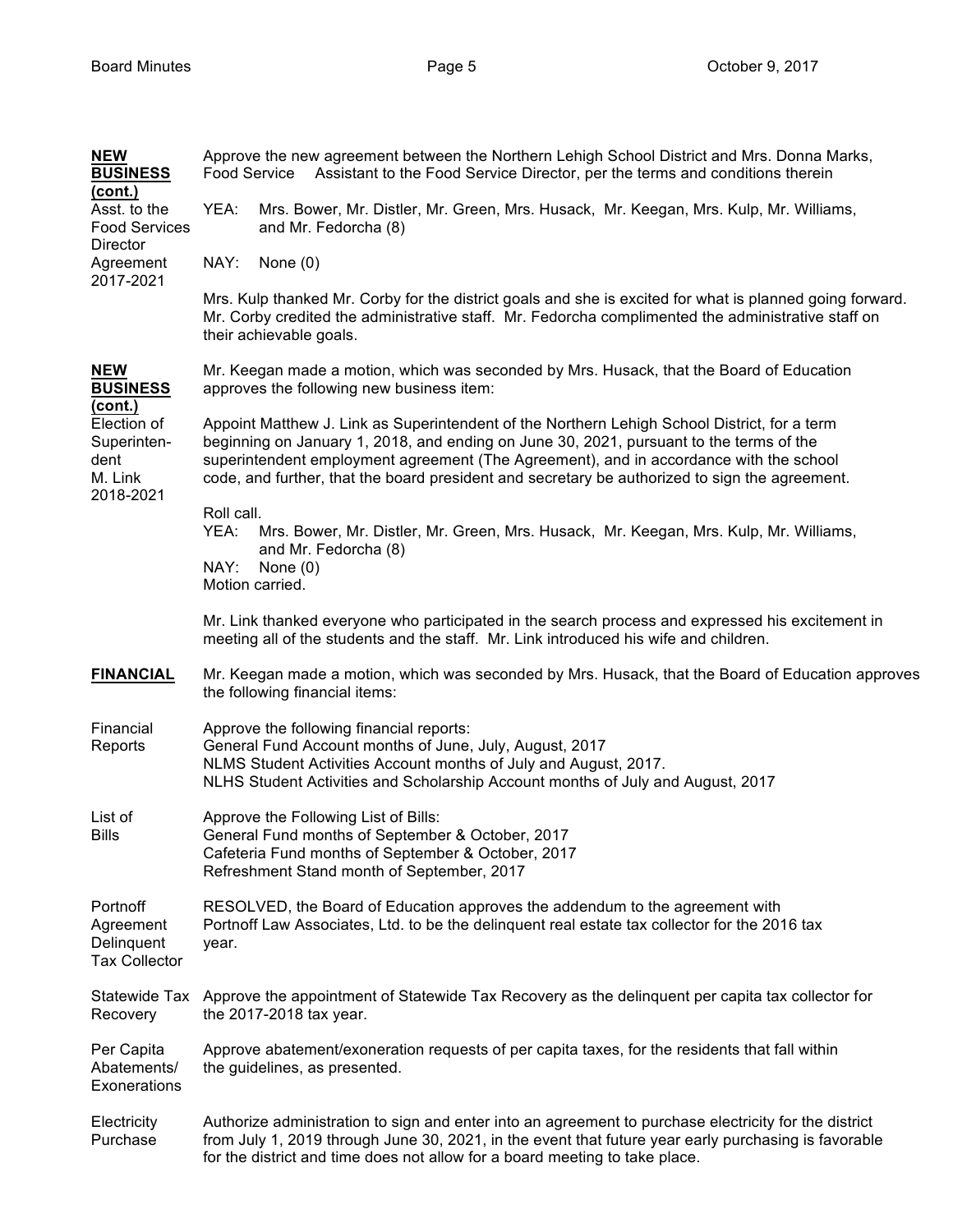| <b>FINANCIAL</b><br><u>(cont.)</u><br><b>District</b><br>Financial<br>Institutions  | Authorize the following financial institutions to act as approved depositories for school district funds<br>and or temporary investments. The Northern Lehigh School Board further authorizes the following<br>financial institutions to transfer funds on deposit to any other bank for the credit of the Northern<br>Lehigh School District. The Board further authorizes the Business Manager and/or Superintendent to<br>enter into agreements, supplements or amendments to agreements to implement the foregoing<br>operations for the 2017-2018 school year. |                                                                                                                             |  |  |  |
|-------------------------------------------------------------------------------------|---------------------------------------------------------------------------------------------------------------------------------------------------------------------------------------------------------------------------------------------------------------------------------------------------------------------------------------------------------------------------------------------------------------------------------------------------------------------------------------------------------------------------------------------------------------------|-----------------------------------------------------------------------------------------------------------------------------|--|--|--|
|                                                                                     | Key Bank Capital Markets                                                                                                                                                                                                                                                                                                                                                                                                                                                                                                                                            |                                                                                                                             |  |  |  |
|                                                                                     | YEA:                                                                                                                                                                                                                                                                                                                                                                                                                                                                                                                                                                | Mrs. Bower, Mr. Distler, Mr. Green, Mrs. Husack, Mr. Keegan, Mrs. Kulp, Mr. Williams,                                       |  |  |  |
|                                                                                     | NAY:                                                                                                                                                                                                                                                                                                                                                                                                                                                                                                                                                                | and Mr. Fedorcha (8)<br>None $(0)$                                                                                          |  |  |  |
| <b>LEGAL</b><br><b>Trust Agree-</b><br>ment Health<br><b>Benefits</b><br>Consortium | Mr. Keegan made a motion, which was seconded by Mr. Williams that the Board of Education approves<br>the following legal items:                                                                                                                                                                                                                                                                                                                                                                                                                                     |                                                                                                                             |  |  |  |
|                                                                                     | The Northern Lehigh School District Board of Directors, recognizing that it has been a participating<br>member of the Health Benefits Consortium that was formed by the Members for the purposes of<br>maximizing the benefits and reducing costs of Member group medical and prescription insurance,<br>approves the Trust Agreement of the Health Benefits Consortium as presented, effective January 1,<br>2018.                                                                                                                                                 |                                                                                                                             |  |  |  |
| Trustee for<br>Consortium                                                           | The Northern Lehigh School District Board of Directors hereby designates the Co-Director of Business<br>Health Benefits Affairs/Payroll and Benefits, as the Trustee on behalf of the Northern Lehigh School District and in the<br>Co-Director of Business Affairs/Payroll and Benefits absence, the Co-Director of Business Affairs/<br>Human Resources, shall be designated as the alternate Trustee for the Health Benefits Consortium.                                                                                                                         |                                                                                                                             |  |  |  |
|                                                                                     | YEA:<br>NAY:                                                                                                                                                                                                                                                                                                                                                                                                                                                                                                                                                        | Mrs. Bower, Mr. Distler, Mr. Green, Mrs. Husack, Mr. Keegan, Mrs. Kulp, Mr. Williams,<br>and Mr. Fedorcha (8)<br>None $(0)$ |  |  |  |
| <b>INFOR-</b><br><b>MATION</b>                                                      | Minutes of the Carbon Lehigh Intermediate Unit 21 Board of Directors meeting held on August 21,<br>2017, were distributed.                                                                                                                                                                                                                                                                                                                                                                                                                                          |                                                                                                                             |  |  |  |
|                                                                                     | Minutes of the Lehigh Carbon Community College Board of Trustees meeting held on August 3, 2017,<br>June 1, 2017 and July 6, 2017.                                                                                                                                                                                                                                                                                                                                                                                                                                  |                                                                                                                             |  |  |  |
|                                                                                     | Minutes of the Lehigh Career & Technical Institute Joint Operating Committee meeting held on<br>August 23, 2017, were distributed.                                                                                                                                                                                                                                                                                                                                                                                                                                  |                                                                                                                             |  |  |  |
| <b>ADJOURN-</b><br><b>MENT</b>                                                      | Mr. Keegan made a motion, which was seconded by Mr. Williams, that the regular meeting of the<br>Northern Lehigh School District Board of School Directors is adjourned at 7:52 p.m.                                                                                                                                                                                                                                                                                                                                                                                |                                                                                                                             |  |  |  |
|                                                                                     | YEA:<br>NAY:                                                                                                                                                                                                                                                                                                                                                                                                                                                                                                                                                        | Mrs. Bower, Mr. Distler, Mr. Green, Mrs. Husack, Mr. Keegan, Mrs. Kulp, Mr. Williams,<br>and Mr. Fedorcha (8)<br>None $(0)$ |  |  |  |

Respectfully submitted,

Gregory S. Williams Temporary Secretary